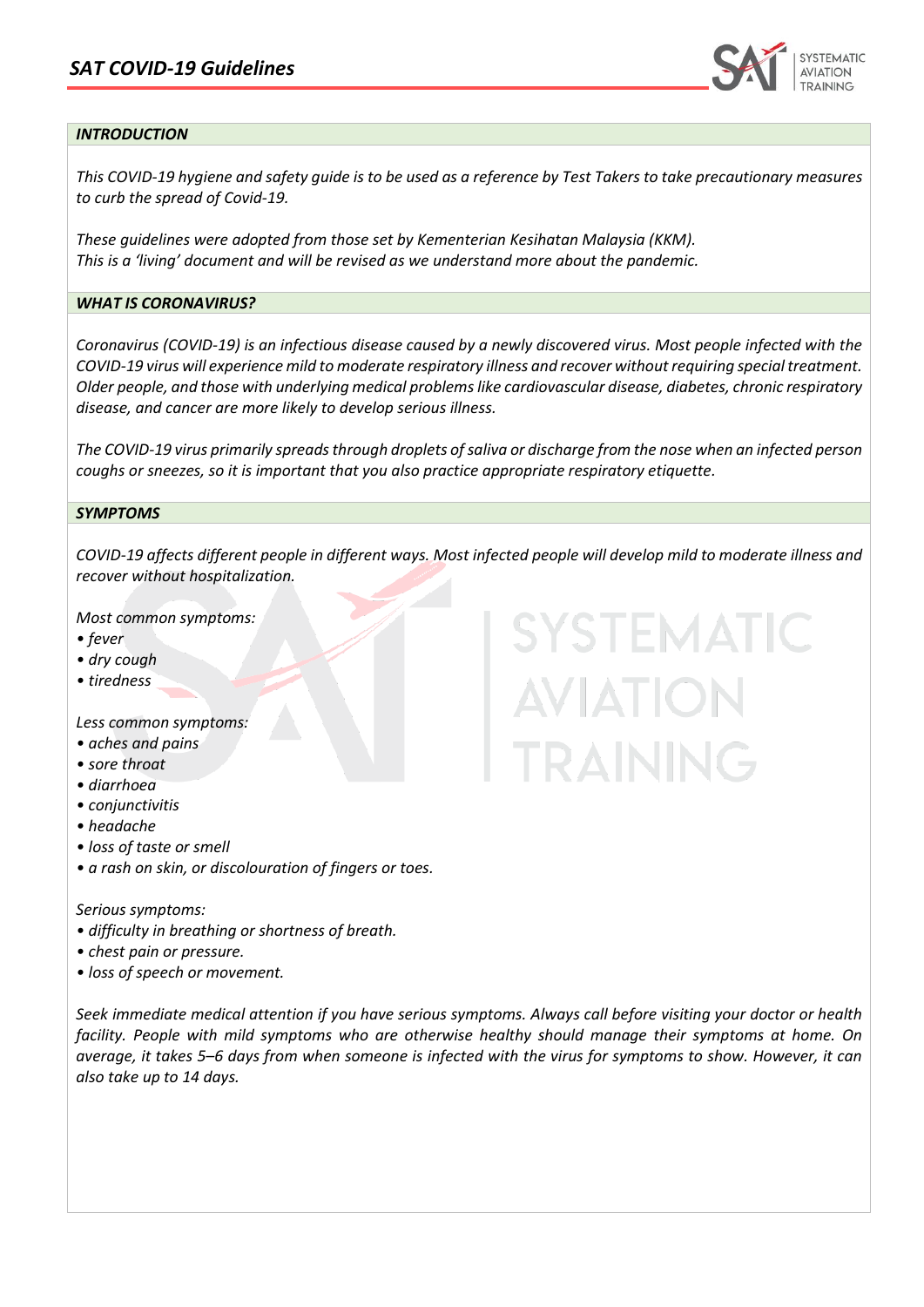

# *PREVENTION*

Ī

*To prevent infection and to slow down the transmission of COVID-19, please adhere to the following:* 

- *Wash your hands regularly with soap and water or clean them with alcohol-based hand rub.*
- *Maintain at least 1 meter of distance between you and people coughing or sneezing.*
- *Avoid touching your face.*
- *Cover your mouth and nose when coughing or sneezing.*
- *Stay home if you feel unwell.*
- *Refrain from smoking and other activities that weaken the lungs.*
- *Practice physical distancing by avoiding unnecessary travel and staying away from large groups of people.*

### *SAT COVID-19 SOP*

*SAT will NOT admit anyone who is:* 

- *Patients Under Investigation (PUI)*
- *Unwell - has fever, or flu symptoms such as cough, runny nose, sore throat, shortness of breath, or tummy upset, diarrhoea, and vomiting in the last 24 hours. All individuals that are unwell require prompt medical attention.*
- *Have been in close contact with a COVID-19 positive person.*

*Temperature Scan/ Contact Tracing/Health Declaration Form:*

- *Test Takers are to scan the QR Code (Mysejahtera/ Selangkah) prior to entering SAT's facilities.*
- *Test Takers will be screened before being allowed to enter the facilities. Any Test Taker with body temperature higher than 37.5°C or showing any symptoms of COVID- 19 would be denied entry to the training centre.*

### *Health Declaration Form:*

- *All test takers must sign a health declaration form at the entrance of the facility on test day to declare that they are eligible to attend the test session. The SAT Health Declaration Form shall be made available to test takers on our website and at the facility. The form must be completed and returned to SAT. Face Masks/Face Shields:*
- *You are required to wear a face mask/face shield to cover your mouth and nose, adhering to the mandatory SOP set by the government. However, you may be requested to remove this for identification or verification purposes.*
- *Face masks/Face shields will be made available at the centre.*

### *Sanitisation:*

- *Hand sanitisers will be made available at the entrance of the facility, as well as in the test room. We will advise Test Takers to sanitise their hands each time they enter or use the facilities.*
- *Test rooms will be thoroughly cleaned prior to the start of the test. For computer delivered tests, equipment will be cleaned between sessions.*